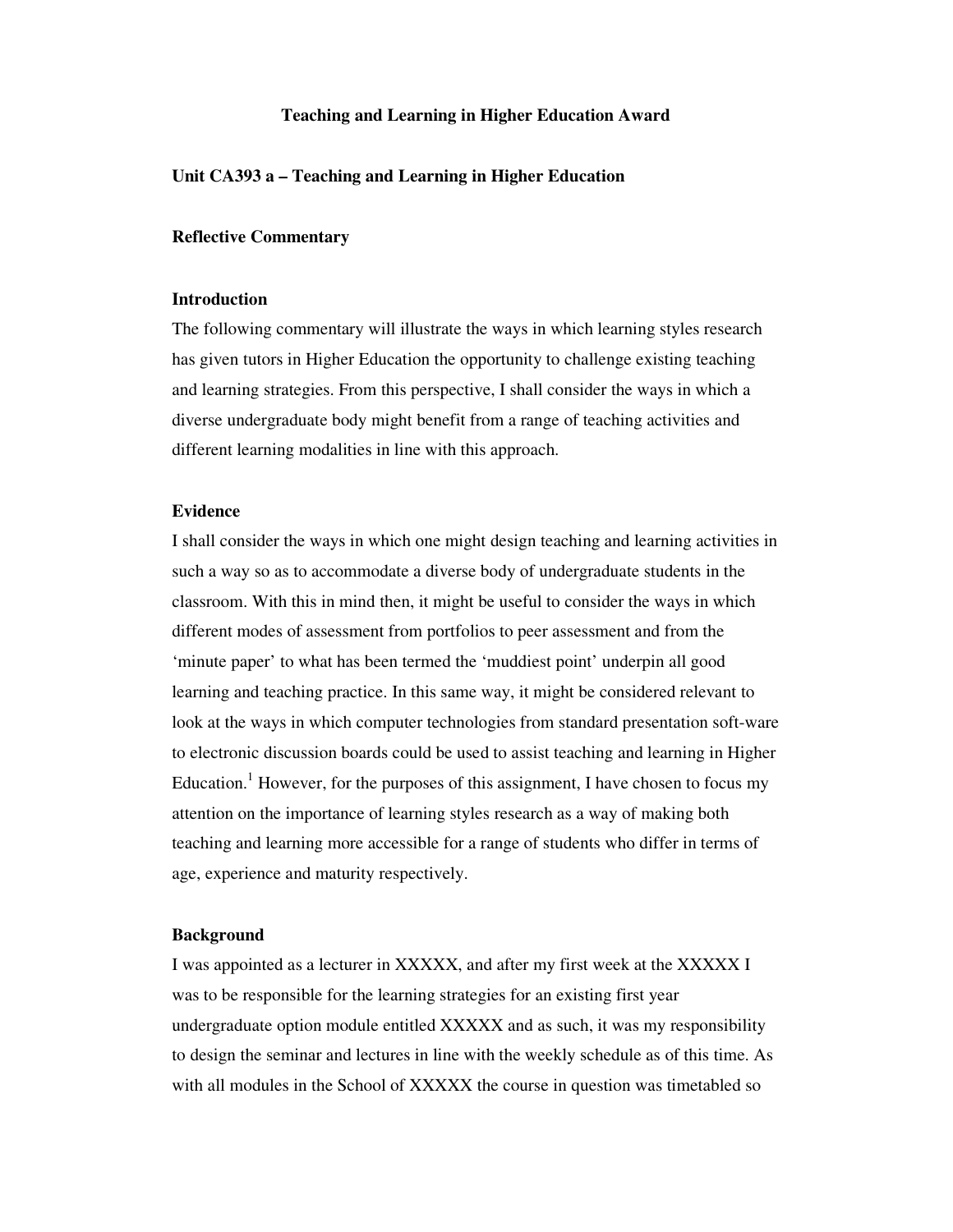as to deliver one one hour lecture and one two hour seminar session each week, covering a different area of investigation concerning the social, sexual and historical context of gender in popular culture over a 12 week period.

Although the module handbook and weekly syllabus existed prior to my arrival in the School, it was my responsibility to write the forthcoming lectures and plan the subsequent seminar sessions prior to my arrival at the institution. Although my plan was prepared for the ensuing sessions in advance of my arrival, I now feel that in retrospect that I should have reconsidered the structure of these sessions. My previous experience in Higher Education was primarily with undergraduate students at ….. in which seminar groups were relatively small and office hours available to students was somewhat limited. However, after commencing my teaching at Bath Spa, it was soon clear that the seminar sizes were much larger, the student body was more diverse and a much more relaxed open door policy for students existed compared to that at ….. With this in mind then, I am now aware that I should try and adjust my teaching style for the forthcoming teaching sessions in such a way so as to meet the needs of a large and diverse student body in terms of equal opportunities, inclusion and support.

Whereas I, like the vast majority of teachers in Higher Education had previously relied on the traditional lecture or what has been termed the 'sequential verbal presentation<sup>,2</sup> as their primary instructional strategy, and the seminar session as a way to facilitate class discussions surrounding the weeks lecture topic, it is now clear that I should reconsider this somewhat rigid approach to teaching and learning. After all, according to Edgar Dale's research on student retention rates in the classroom, we are informed that we tend to remember 10 percent of what we read, 20 percent of what we hear, 30 percent of what we see, 50 percent of what we hear and see, 70 percent of what we say and 90 percent of what we both say and  $\text{do.}^3$  However, rather than simply take Dale's cone of experience as gospel and suggest that all students in Higher Education will remember 90% of a session if they actually take part in a debate or explain their point of view to the seminar group, it is worth considering the fact that individual students may process information in very different ways. <sup>4</sup> With this in mind then, one must acknowledge that teaching and learning needs to accommodate various preferences when faced with a large and diverse student body.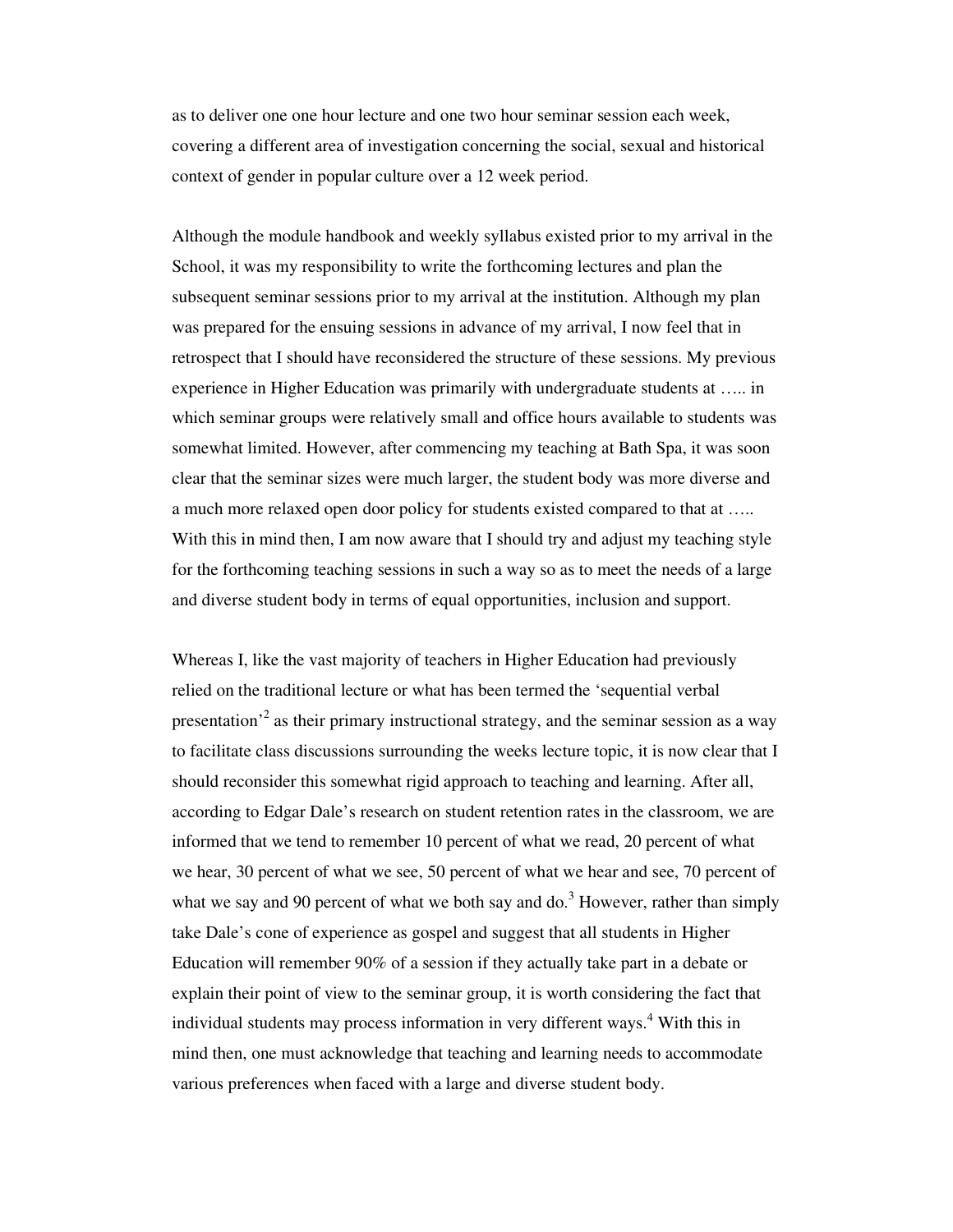## **Teaching and Learning: Learning Styles Research**

XXXXX makes it clear from its mission statement that it is a 'teaching-led' rather than a 'research-led' institution. The focus on teaching and the provision of high quality taught courses is made explicit as we are informed that the University 'takes the view that the distinctive feature of higher education is the involvement of teaching staff in research and scholarship; but its set is towards teaching, rather than research in and for itself.<sup>5</sup> From this estimation then, the importance of teaching excellence in and beyond the classroom is clear. More importantly however, for the sake of this assignment, such a commitment to teaching quality informs the following consideration of learning styles research.

It has been suggested that learning styles research has given teachers in Higher Education 'new directions for making changes in their classrooms,<sup>,6</sup> suggesting that those weekly sessions on the timetable should alternate between various methods and activities that make classrooms more responsive to multiple student learning styles in a way that incorporates a range of teaching and learning experiences. For authors such as McCarthy (1987), Kolb (1984), Jung (1992) and Lawrence (1993), the learning styles approach to teaching emphasizes the fact that individual students 'perceive and process information in very different ways.<sup>'7</sup> Whether an auditory learner or a private learner, a concrete perceiver or a reflective processor, the learning styles theory implies that a students ability to take on and engage with information has more to do with the teachers ability to engage with a particular student's learning style than it does with their innate level of intelligence or ability to understand the topic at hand, be it a theoretical debate or a contextual example from Hollywood filmmaking.<sup>8</sup> From this perspective then, it is my responsibility to design sessions that enable a diverse range of students to make meaning during the module. According to Terry O'Connor at the Centre for Teaching and Learning at Indiana State University:

The single most widespread change has been to open classrooms to more than one approach to intellectual work. Different social groupings, alternative activities, more complex projects have all been introduced as efforts to create opportunities for students to use their various strengths in dealing with course material.<sup>9</sup>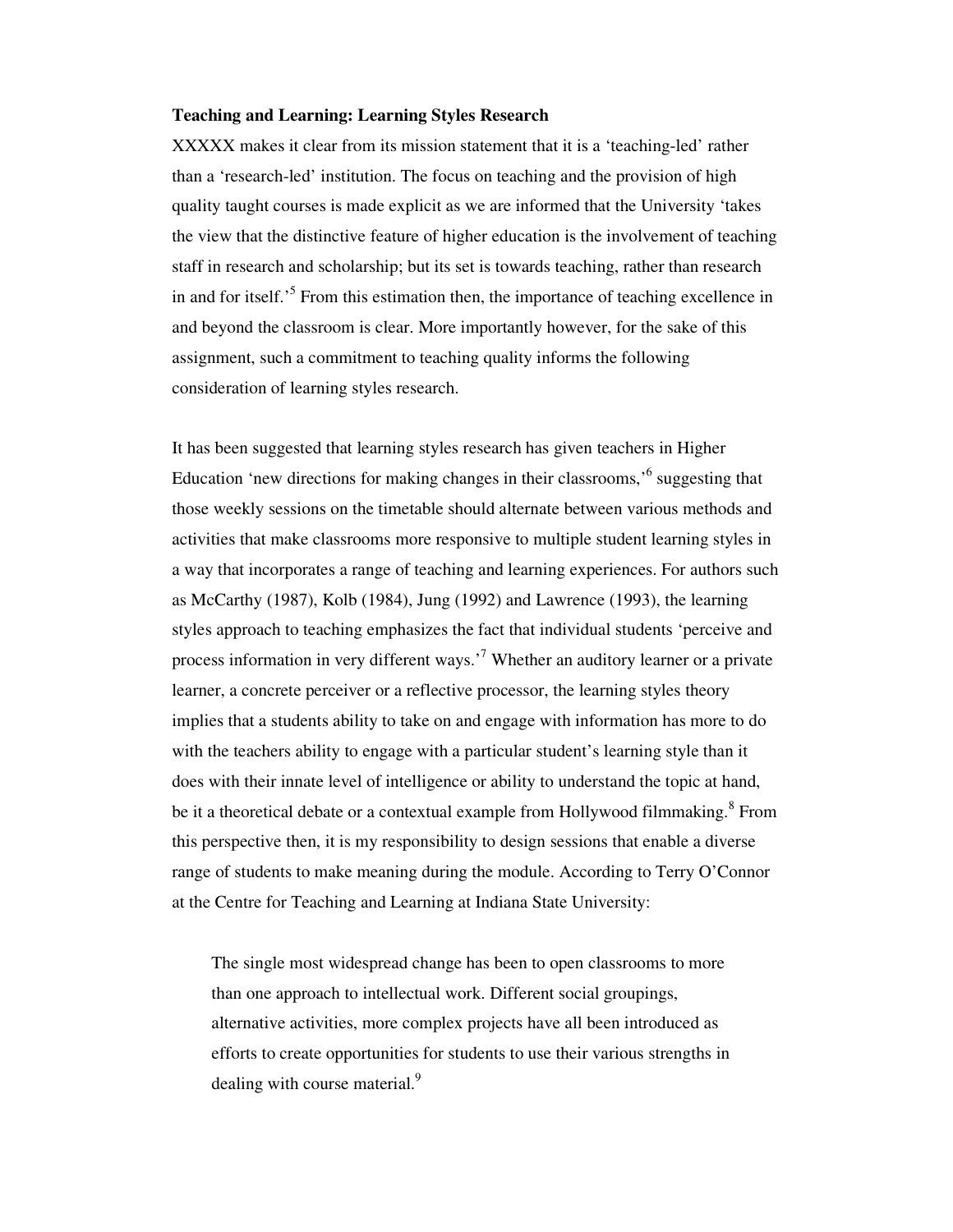We are told that there are three distinct ways in which curricular plans can be successfully challenged through a response to learning styles research. We are told that teachers in higher education should be able to adjust educational environments to make them more efficient and successful places for students in three distinct, yet related ways which are termed 'adding alternatives, learning cycles or complex projects' respectively.<sup>10</sup>

Therefore, if one considers that students are most likely to comprehend basic information, and engage with theoretical debates if they have been taught through a range of activities beyond the lecture format, then it is imperative that my future teaching and learning sessions teach students through meaningful and challenging methods and activities.<sup>11</sup> Therefore, whilst adhering to good lecture practice in general, from motivating students to pitching the material at the right level, and from the organisation of the module as a whole to the rapport between my students and myself, it is necessary to structure a sequence of different learning activities throughout each of my future undergraduate, and potential postgraduate taught modules. With this in mind then, I will design my future teaching sessions to alternate between a variety of forms of learning from lectures to discussions to small group work to private writing sessions in order to support a wide body of students through different kinds of teaching goals and learning styles. From this estimation then, I will take on board Dee Fink's ideas concerning the ways in which teachers in higher education can create modules that will provide significant learning experiences for students. Dee Fink urges teachers to shift from a content-centred approach to a learning-centred approach that asks us to consider what kinds of learning will be significant for students, and the ways in which we as teachers can create a course that will result in that kind of learning. With this in mind then, I will suggest that the module as a whole needs to be designed in such a way that allows for these 'various learning activities to be structured in a sequence so that earlier classes lay the foundation for complex and higher level learning tasks in later sessions.'<sup>12</sup>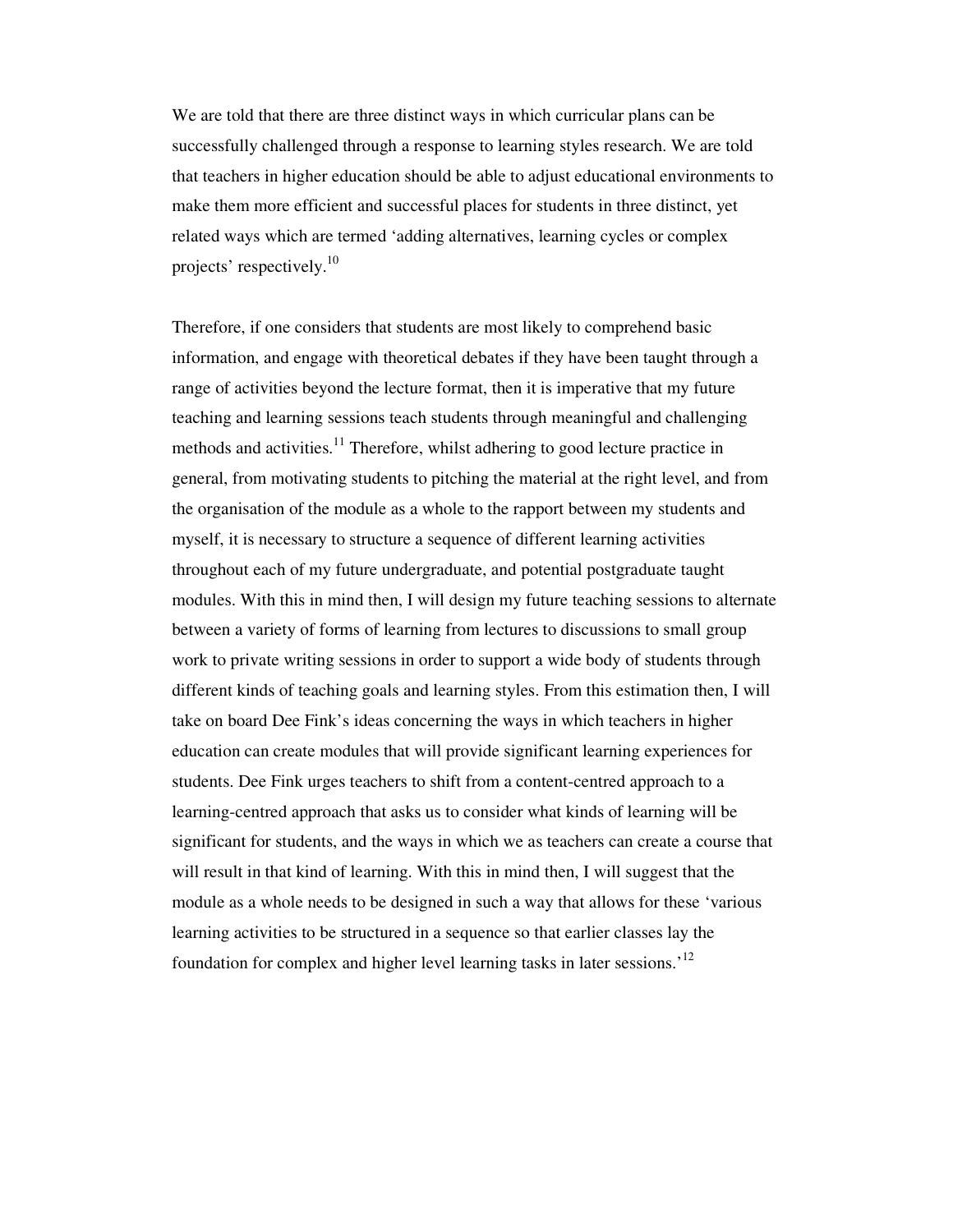# **Bibliography**

## **Books**

Dee Fink, L. (2003). *Creating Significant Learning Experiences: An Integrated Approach to Designing College Courses*. New York: Jossey-Bass Jung, Carl. (1992). *Psychological Types*. London and New York: Routledge Kolb, David. A. (1984) *Experiential Learning: Experience as the Source of Learning and Development*. Prentice Hall Lawrence, Gordon. (1993) *People Types and Tiger Stripes: A Practical Guide to Learning Styles*. Gainesville: Centre for Applications of Psychological Type Inc McCarthy, Bernice. (1987). *The 4-MAT System: Teaching to Learning Styles with Right/Left Mode Techniques*. London: Excel Inc.

## **Electronic Sources**

Bloom, Benjamin. (2003). "Types of Questions Based on Bloom's Taxonomy." http://www.hcc.hawaii.edu/intranet/committees/FacDevCom/guidebk/teachtip/mfiles/m-questy.htm

Chickering, Arthur. W. and Gamson, Zelda. F. (2003) "Seven Principles for Good Practice in Higher Education."

http://www.hcc.hawaii.edu/intranet/committees/FacDevCom/guidebk/teachtip/7princi p.htm (accessed 20/06/2003)

Dale, Edgar. (2002). "Edgar Dale's Cone of Experience." http://www.fsu.edu/~ids/fac2002/Edgar%20Dale.htm (accessed 20/06/2003)

Dee Fink, L. (1999). "Fink's Five Principles of Good Course Design - Reprinted with permission of the University of Oklahoma Instructional Development Program." http://www.hcc.hawaii.edu/intranet/committees/FacDevCom/guidebk/teachtip/mfiles/m-finks5.htm. (accessed 20/06/2003)

Funderstanding Editorial Committee. (1998). "Learning Styles." http://www.funderstanding.com/learning\_styles.cfm (accessed 20/03/2003)

O'Connor, Terry. (1997). "Indiana State University Centre for Teaching and Learning – Applying Computer Technology."

http://web.indstate.edu/ctl/styles/learning.html#TECH (accessed 20/06/2003)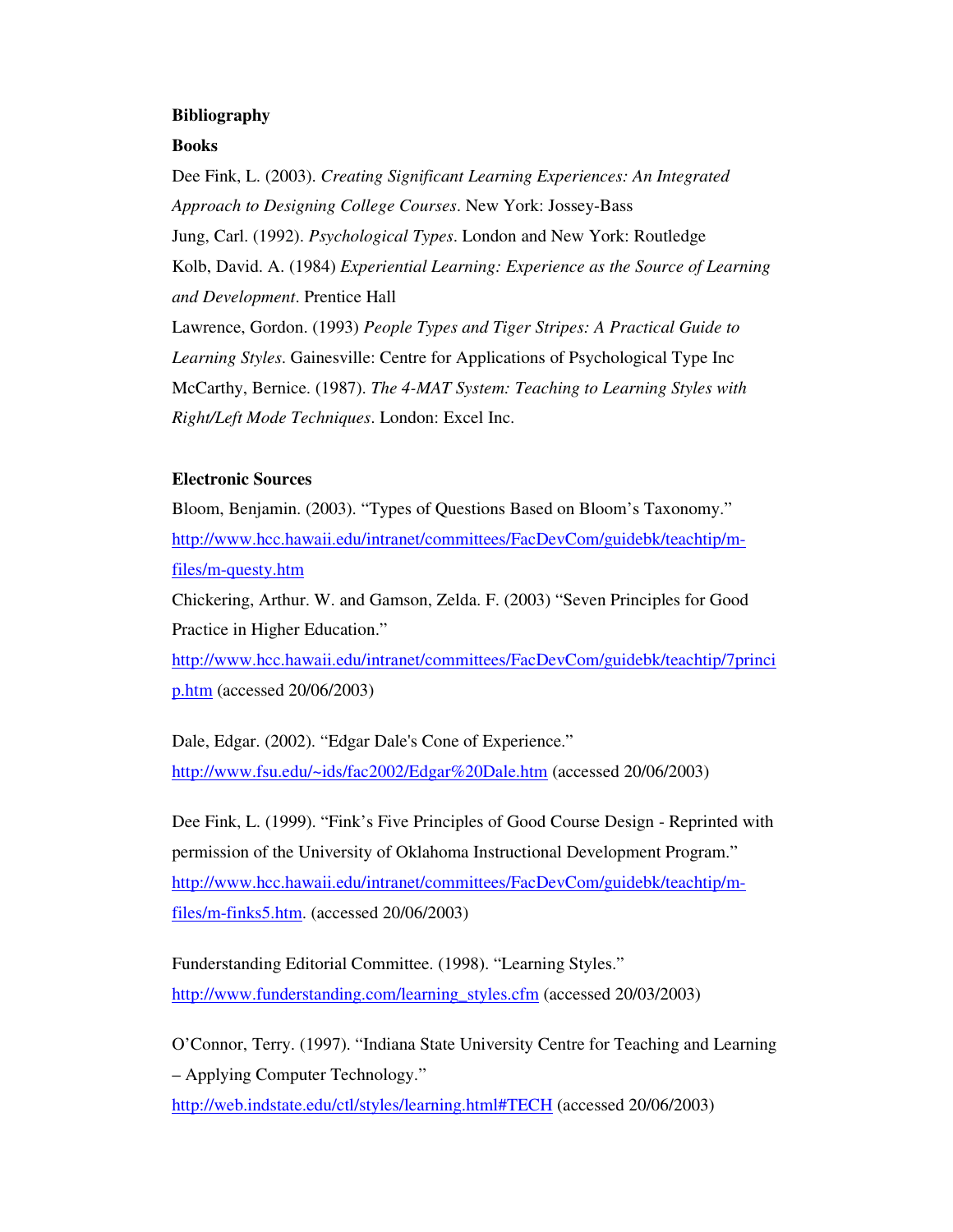O'Connor, Terry. (1997). "Indiana State University Centre for Teaching and Learning – Types of Learning Styles." http://web.indstate.edu/ctl/styles/learning.html#STYLES (accessed 20/06/2003)

O'Connor, Terry. (1997). "Indiana State University Centre for Teaching and Learning – Learning Styles in Higher Education."

http://web.indstate.edu/ctl/styles/learning.html#LSHE. (accessed 20/06/2003)

Timms, David. (2003). "Quality and Standards: Mission, Size and Student Base."

http://www.bathspa.ac.uk/quality-and-standards/public/institutional-audit/sed/sed-

sections/sed-01.htm (accessed 20/06/2003)

**Notes** 

<sup>3</sup> Dale, Edgar. (2002). "Edgar Dale's Cone of Experience." http://www.fsu.edu/~ids/fac2002/Edgar%20Dale.htm (accessed 20/06/2003)

<sup>4</sup> William Perry demonstrated how college students developed through different intellectual maturation levels as they went through college. Mary Belenky illustrated how women preferred different strategies than those recognised and rewarded in typical universities. More recently, Marcia Baxter Magolda has described how epistemological strategies used by students varies by gender and by maturity and is responsive to the teaching context the student finds him/herself in. See: O'Connor, Terry. (1997). "Indiana State University Centre for Teaching and Learning – Types of Learning Styles." http://web.indstate.edu/ctl/styles/learning.html#STYLES. (accessed 20/06/2003)

 $1$  Computer technology allows teachers the opportunity to create learning challenges that are sufficiently complex to engage a full range of learning styles. See: O'Connor, Terry. (1997). "Indiana State University Centre for Teaching and Learning – Applying Computer Technology." http://web.indstate.edu/ctl/styles/learning.html#TECH (accessed 20/06/2003)

<sup>&</sup>lt;sup>2</sup> O'Connor, Terry. (1997). "Indiana State University Centre for Teaching and Learning – Learning Styles in Higher Education." http://web.indstate.edu/ctl/styles/learning.html#LSHE (accessed 20/06/2003)

<sup>&</sup>lt;sup>5</sup> Timms, David. (2003). "Quality and Standards: Mission, Size and Student Base." http://www.bathspa.ac.uk/quality-and-standards/public/institutional-audit/sed/sed-sections/sed-01.htm (accessed 20/06/2003)

 $6$  O'Connor, Terry. (1997). "Indiana State University Centre for Teaching and Learning – Learning Styles in Higher Education." http://web.indstate.edu/ctl/styles/learning.html#LSHE (accessed 20/06/2003)

 $7$  Funderstanding Editorial Committee. (1998). "Learning Styles." http://www.funderstanding.com/learning\_styles.cfm (accessed 20/03/2003)

<sup>&</sup>lt;sup>8</sup> For further details of learning styles, see O'Connor, Terry. (1997). "Indiana State University Centre for Teaching and Learning – Learning Styles in Higher Education." http://web.indstate.edu/ctl/styles/learning.html#LSHE (accessed 20/06/2003)